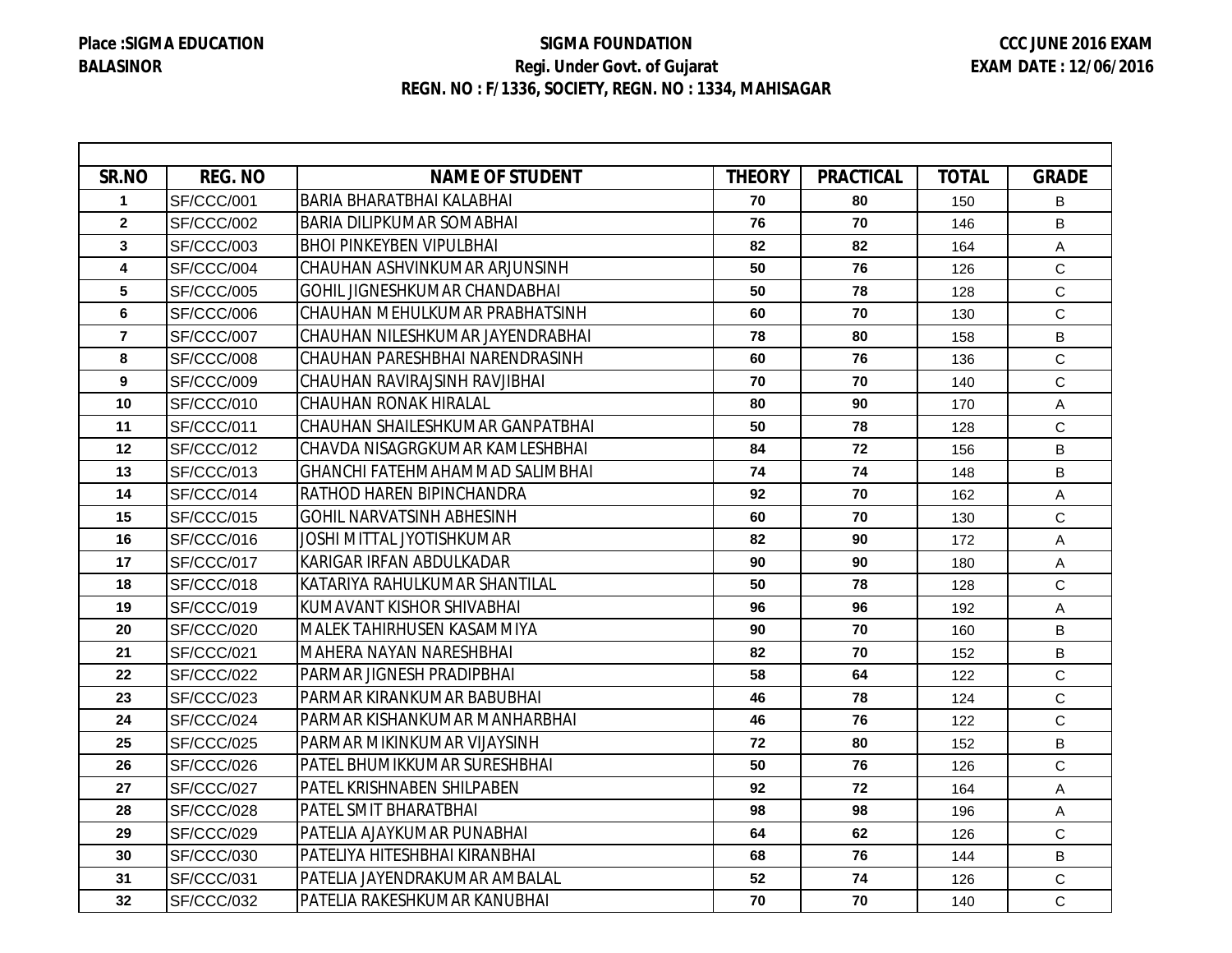## **SIGMA FOUNDATION Regi. Under Govt. of Gujarat REGN. NO : F/1336, SOCIETY, REGN. NO : 1334, MAHISAGAR**

| 33 | SF/CCC/033        | PATELIA SACHINKUMAR BHARATBHAI       | 76  | 56  | 132 | $\mathbf C$  |
|----|-------------------|--------------------------------------|-----|-----|-----|--------------|
| 34 | SF/CCC/034        | PIRJADA SAEEDAHMAD SABBIRMIYA        | 78  | 78  | 156 | B            |
| 35 | SF/CCC/035        | RATHOD MITULKUMAR VIJAYSINH          | 76  | 60  | 136 | $\mathbf C$  |
| 36 | SF/CCC/036        | RATHOD NAYNABEN DILIPBHAI            | 70  | 64  | 134 | $\mathbf C$  |
| 37 | SF/CCC/037        | RATHOD PRIYANKABEN MUKESHBHAI        | 70  | 84  | 154 | B            |
| 38 | SF/CCC/038        | RATHOD RIXITABEN PANKAJBHAI          | 80  | 80  | 160 | B            |
| 39 | SF/CCC/039        | SENVA SANJAYBHAI KANJIBHAI           | 64  | 62  | 126 | $\mathsf{C}$ |
| 40 | SF/CCC/040        | SHAH NIKETKUMAR DAXESHKUMAR          | 100 | 90  | 190 | A            |
| 41 | SF/CCC/041        | <b>SHAIKH FAIZAN SABIRMIYA</b>       | 72  | 86  | 158 | B            |
| 42 | SF/CCC/042        | SHAIKH GULAMMAYODDIN ABDULKADAR      | 80  | 84  | 164 | A            |
| 43 | SF/CCC/043        | SHAIKH GULAMMAYODDIN GAFURBHAI       | 80  | 90  | 170 | Α            |
| 44 | SF/CCC/044        | SHAIKH MAIYODDIN ABDULMUNAF          | 84  | 88  | 172 | A            |
| 45 | SF/CCC/045        | SHAIKH MOHAMMADJUNED MAHAMMADRAFIK   | 48  | 76  | 124 | $\mathbf C$  |
| 46 | SF/CCC/046        | SHAIKH MAHAMMADFARHAN FARUKMAHAMMAD  | 56  | 76  | 132 | $\mathbf C$  |
| 47 | SF/CCC/047        | RATHOD PRIYANKABEN BHAILALBHAI       | 78  | 78  | 156 | B            |
| 48 | SF/CCC/048        | SHAIKH MOHAMMADHASIM IMTIYAJBHAI     | 72  | 78  | 150 | B            |
| 49 | SF/CCC/049        | SHAIKH MOHHAMADNAKI RASIDMIYA        | 82  | 80  | 162 | $\mathsf{A}$ |
| 50 | SF/CCC/050        | ISHAIKH MUSTAKIM MEHBUBBHAI          | 80  | 82  | 162 | Α            |
| 51 | SF/CCC/051        | SHAIKH UBEDRAJA MOHAMADAJAZ          | 78  | 78  | 156 | B            |
| 52 | SF/CCC/052        | IRATHOD SHETUL RAMESHBHAI            | 92  | 84  | 176 | A            |
| 53 | SF/CCC/053        | <b>SHRIGOD KHUSBUBEN KIRITBHAI</b>   | 84  | 84  | 168 | Α            |
| 54 | SF/CCC/054        | SOLANKI RUTURAJSINH MAHENDRASINH     | 80  | 72  | 152 | B            |
| 55 | <b>SF/CCC/055</b> | THAKOR HARSHADKUMAR KIRITKUMAR       | 84  | 72  | 156 | B            |
| 56 | SF/CCC/056        | THAKOR JASHVANTKUMAR RANVATBHAI      | 46  | 80  | 126 | $\mathbf C$  |
| 57 | SF/CCC/057        | THAKOR ROHITKUMAR KANAKSINH          | 56  | 78  | 134 | $\mathbf C$  |
| 58 | <b>SF/CCC/058</b> | SEVAK DHAVALKUMAR RAMESHCHANDRA      | 60  | 84  | 144 | B            |
| 59 | SF/CCC/059        | CHAUAHN KAMLESHBHAI DALPABHAI        | 64  | 90  | 154 | B            |
| 60 | SF/CCC/060        | IRATHOD SANJAYKUMAR BUDHABHAI        | 80  | 68  | 148 | B            |
| 61 | SF/CCC/061        | SHAIKH MOHAMMADSOHEL HABIBMIYA       | 90  | 84  | 174 | Α            |
| 62 | SF/CCC/062        | <b>GOHEL DINESHKUMAR ARVINDBHAI</b>  | 72  | 76  | 148 | B            |
| 63 | SF/CCC/063        | SHAIKH GHANCHI MURSIDABANU SAMIRBHAI | 98  | 100 | 198 | Α            |
| 64 | SF/CCC/064        | RANA YESHA SUNILKUMAR                | 58  | 80  | 138 | $\mathbf C$  |
| 65 | SF/CCC/065        | MAHERA DHARMESHKUMAR MAHENDRAKUMAR   | 64  | 64  | 128 | $\mathbf C$  |
| 66 | SF/CCC/066        | MAHERA AJAYKUMAR RAJESHBHAI          | 84  | 64  | 148 | B            |